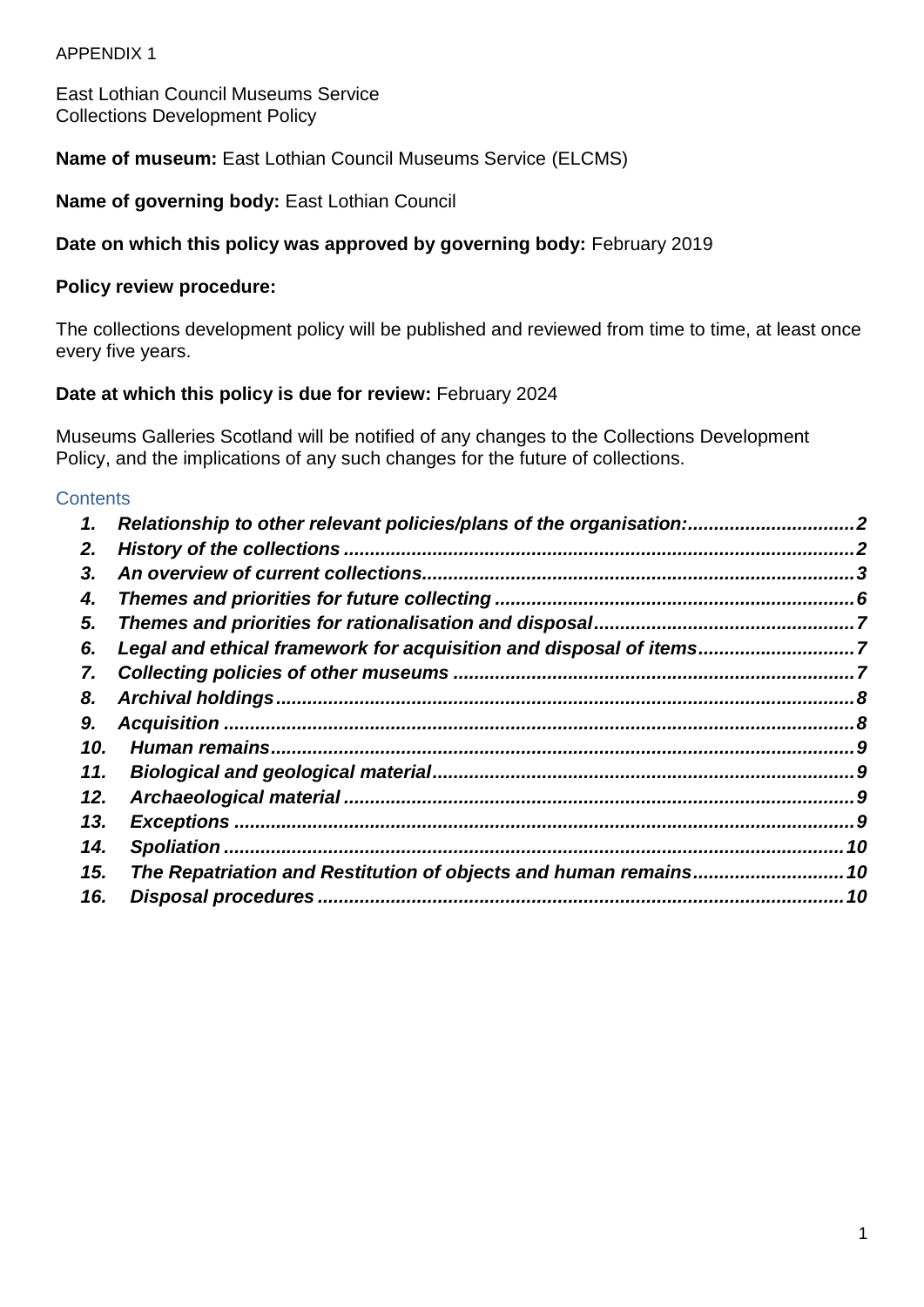### <span id="page-1-0"></span>*1. Relationship to other relevant policies/plans of the organisation:*

1.1. The museum's statement of purpose is: "Preserving and presenting East Lothian's cultural heritage."

> Preserving includes collecting, documenting and conserving the physical and intellectual evidence of East Lothian's cultural heritage as outlined in the Collections Development Policy.

> Presenting covers all aspects of facilitating access to the collections to information about the collections and to the information contained within the collection items as outlined in this policy. It also includes the presentation of aspects of the cultural heritage which East Lothian shares in common with the wider community in Scotland, the UK and across the world, for example in the areas of art, history, science and the natural world.

- 1.2. The governing body will ensure that both acquisition and disposal are carried out openly and with transparency.
- 1.3. By definition, the museum has a long-term purpose and holds collections in trust for the benefit of the public in relation to its stated objectives. The governing body therefore accepts the principle that sound curatorial reasons must be established before consideration is given to any acquisition to the collection, or the disposal of any items in the museum's collection.
- 1.4. Acquisitions outside the current stated policy will only be made in exceptional circumstances.
- 1.5. The museum recognises its responsibility, when acquiring additions to its collections, to ensure that care of collections, documentation arrangements and use of collections will meet the requirements of the Museum Accreditation Standard. This includes using SPECTRUM primary procedures for collections management. It will take into account limitations on collecting imposed by such factors as staffing, storage and care of collection arrangements.
- 1.6. The museum will undertake due diligence and make every effort not to acquire, whether by purchase, gift or bequest, any object or specimen unless the governing body or responsible officer is satisfied that the museum can acquire a valid title to the item in question.
- 1.7. No item will be received on "permanent loan", a term that has no legal status (although defined long-term loans are acceptable).
- 1.8. The museum will not undertake disposal motivated principally by financial reasons

# <span id="page-1-1"></span>*2. History of the collections*

ELCMS is defined as the following premises, staff and collections:

- Museums Headquarters and Store (Dunbar Road, Haddington);
- Dunbar Town House Museum and Gallery;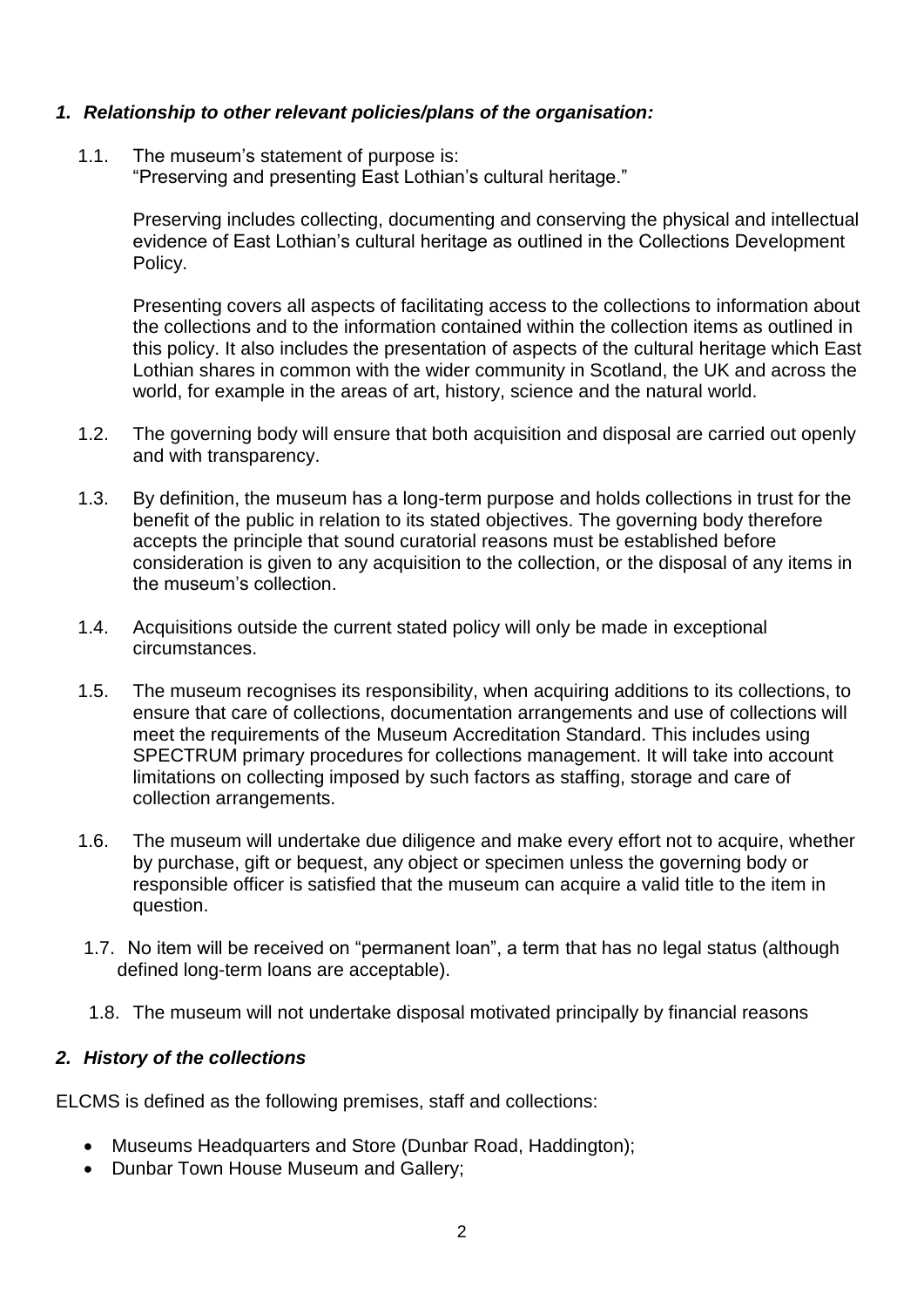- Prestongrange Museum (Prestonpans);
- John Muir's Birthplace Museum (Dunbar);
- The John Gray Centre Museum (Haddington):
- The Museum Stores at Musselburgh Museum;
- Paintings and other works of art, normally held in other Council premises, are generally recognised as being the responsibility of the Museums Service from an audit and advice perspective.

The following community museums are operated by charities and come under the umbrella of ELCMS as formal partners:

- Musselburgh Museum (operated by Musselburgh Museum and Heritage Group);
- The Coastal Communities Museum (operated by the Coastal Communities Museum Trust).

The term "Museum" is used in a functional sense, and may at all times be taken to subsume the terms "Gallery", "Art Gallery", "Heritage Centre" or otherwise as appropriate.

Collecting prior to the establishment of ELCMS in 1990 was on a passive basis in all subject areas. This resulted in patchy collections with many gaps to be filled. The existence of a museum at North Berwick since 1957 led to better representation in the Collection of the town and area than other parts of East Lothian. The collection as it stands now includes a reasonable geographic spread across the region (from Musselburgh in the West to Dunbar in the East, the Firth of Forth to the North and the Lammermuir Hills to the South) with a better representation of the larger communities. A description of the collection by subject area follows in section 3. Since March 1997 the majority of the Collection has been housed in a purpose built store at Library and Museums Headquarters, Dunbar Road, Haddington.

# <span id="page-2-0"></span>*3. An overview of current collections*

# Social History

This collection comprises the bulk of the collections held by the ELCMS, the material of which shall be considered to encompass four broad subject areas:

- i. Domestic Life
- ii. Working Life
- iii. Community Life
- iv. Seaside Holidays

# 3.1 Domestic Life

This represents a substantial proportion of the collection and includes household items pertaining to food, drink, clothing, hobbies, pastimes, and childhood. More recent acquisitions have included toys, everyday clothing and twentieth century kitchen equipment. Attempts to broaden the scope of the collections to reflect the diversity of daily life in East Lothian with regard to culture, geographic location etc., will continue.

# 3.2 Working Life

The working life collections include objects representing local industries and products - agriculture, mining, fishing, manufacturing, retailing and the service industries. Most of the traditional industries of East Lothian (including agriculture, mining, fishing and milling) and the associated crafts (including net-making, pottery, salt-panning, textiles, glass making) were under-represented in the collection in the early 1990s. Holdings of this type of material and of agricultural material have improved over recent years.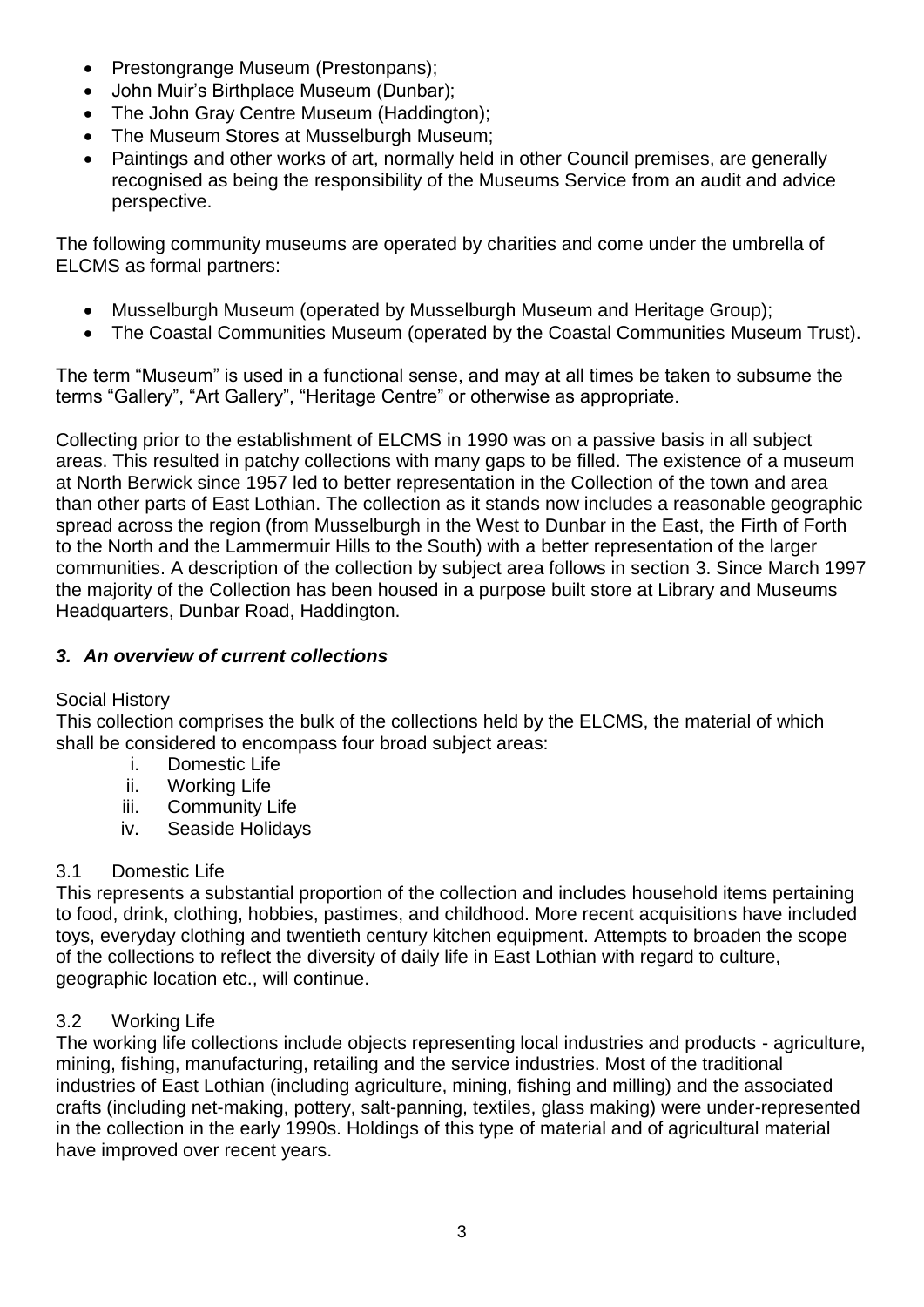Recent acquisitions have included material representing Cockenzie Power Station and Brunton's Wire Mill. Material from the full range of industries in the Prestonpans area continues to be a collecting priority, together with material from industries based outwith the Tranent/Prestonpans/Musselburgh area. Examples of occupational costume are also desirable.

### Community Life

Community Life collections include objects relating to all levels of local government, church, education, health, welfare, the military, law enforcement, societies, organisations and public entertainment. Geographically this aspect of the collection is representative; material evidence of the churches of North Berwick, Haddington and elsewhere is reasonable. Friendly Societies are well represented; a quantity of military uniforms has been collected, however, collections relating to health and education are patchy.

Objects representing the smaller rural communities in East Lothian are a priority area for collecting, as are items that relate to social groups that are currently under-represented in the collections, such as Black and Minority Ethnic groups, recent incomers or people with disabilities.

#### Seaside Holidays

Existing collections include a large number of photographs and postcards, souvenirs, ephemera and documents, camping, picnic and beach equipment, costume, North Berwick's last beach hut and the only remaining rowing boat from Dunbar's outdoor pool. All destinations on East Lothian's coast are represented, but North Berwick and Dunbar dominate.

Work on a digitisation project in the 1990s meant that this part of the collection is particularly welldocumented. Building on this foundation, a second phase of the digitisation project extended the scope to seaside holidays in the rest of Scotland. Accordingly, objects of a similar nature to those of an East Lothian provenance already held, but from outwith East Lothian were also collected for the duration of the project.

Future collecting will focus on improving the scope and geographical distribution of the East Lothian holdings and will also include items representing the newer tourist attractions in the region. Material representing seaside holidays outside East Lothian (as noted above) will no longer actively be collected. This area of the collection is closed.

#### Natural History

A substantial collection of local natural history is held. Some specimens have suffered light damage from long term display but the majority is in reasonable condition.

Most local birds are represented, particularly seabirds and there is a large collection of birds eggs. Some of the animals are no longer found locally (e.g. Golden Eagle) but examples in the collection could be used to show effects of changes in habitat etc. The collection of mammals is small. Most butterflies and moths in the collection are exotic species and future collecting will only consider local examples. Local species of marine invertebrates are represented; some examples were acquired for the handling collection only and are not part of the collection. Fish are also reasonably represented although some specimens are in need of conservation.

Some of the taxidermy was done by local people and is of high quality as well as local interest. Should the opportunity arise, additional relevant examples of this work will be acquired.

Additions to the collection over recent years have been collected for the purposes of handling/education sessions, and have been much used both by the Museums Service and by the Countryside Ranger Service.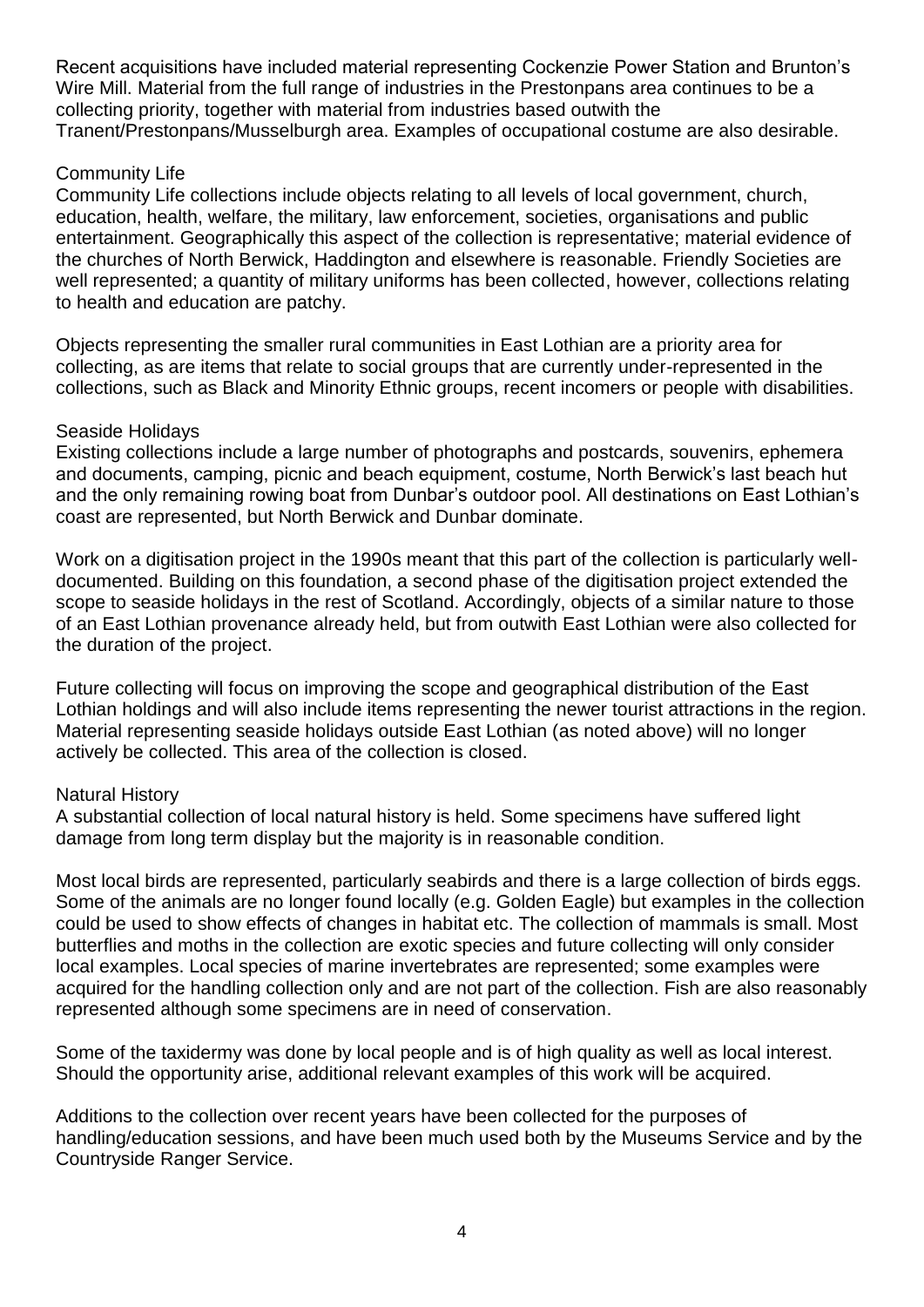Additions will be sought to represent local species of mammal, insects, reptiles, fish and amphibians where a need arises for display or educational/handling use. The overall collecting objective is to build up a representative collection of local wildlife but there are no plans to develop a collection of animals that are preserved in spirit, i.e. a wet collection, due to lack of appropriate storage facilities. See section 11.

#### Archaeology

There is a growing collection of human historic material, a small amount of which is unprovenanced and the rest from local sites such as Tantallon Castle. There are examples of the internationally important tiles from North Berwick Priory. There is some replica material of significant finds in the collection and it is a useful display resource. A good collection of industrial material has come into the collection relating to the site at Prestongrange following a community archaeology project.

A number of objects have been acquired through Treasure Trove, including a Bronze Age beaker, and a number of stone anchors were acquired through the Receiver of Wreck.

Future collecting will be in accordance with all relevant legislation, regulations and procedures. See sections 10 & 12.

### Geology

A small miscellaneous collection of local and non-local rocks, minerals and fossils, mainly of British origin, is held.

Future collecting will aim to represent the rich geological heritage of East Lothian, particularly with regard to changes in rock formation, and relate to extractive industries, etc. See section 11.

#### **Numismatics**

There is small miscellaneous collection of Scottish and British coins, some trade tokens and commemorative medals. In addition there is a significant collection of local communion tokens. There is some material relating to the failed East Lothian Bank.

Development of the numismatic collection will be restricted to coins, notes, medals and tokens with a particular connection to East Lothian, or such as may be required for display purposes. Coins recovered during the course of archaeological excavations will be accepted alongside other excavated material (see section above and section 12).

#### Visual Arts

There is a miscellaneous collection of works of art on paper and canvas. The main strength lies in local history and topography. A bias to works depicting North Berwick has been corrected by recent acquisitions which have focused on significant East Lothian artists such as WD MacKay and John Bellany.

Future collecting objectives will be to acquire works of art depicting local views and subjects and to represent the work of significant local artists past and present. Work by an East Lothian artist could be acquired notwithstanding the subject of the work, if considered appropriate.

#### Applied Arts

The collection contains a mixture of ceramics, glass, furniture and textiles of local and non-local origin. Belfield and Makmerry pottery is represented, as well as non-local items. A small collection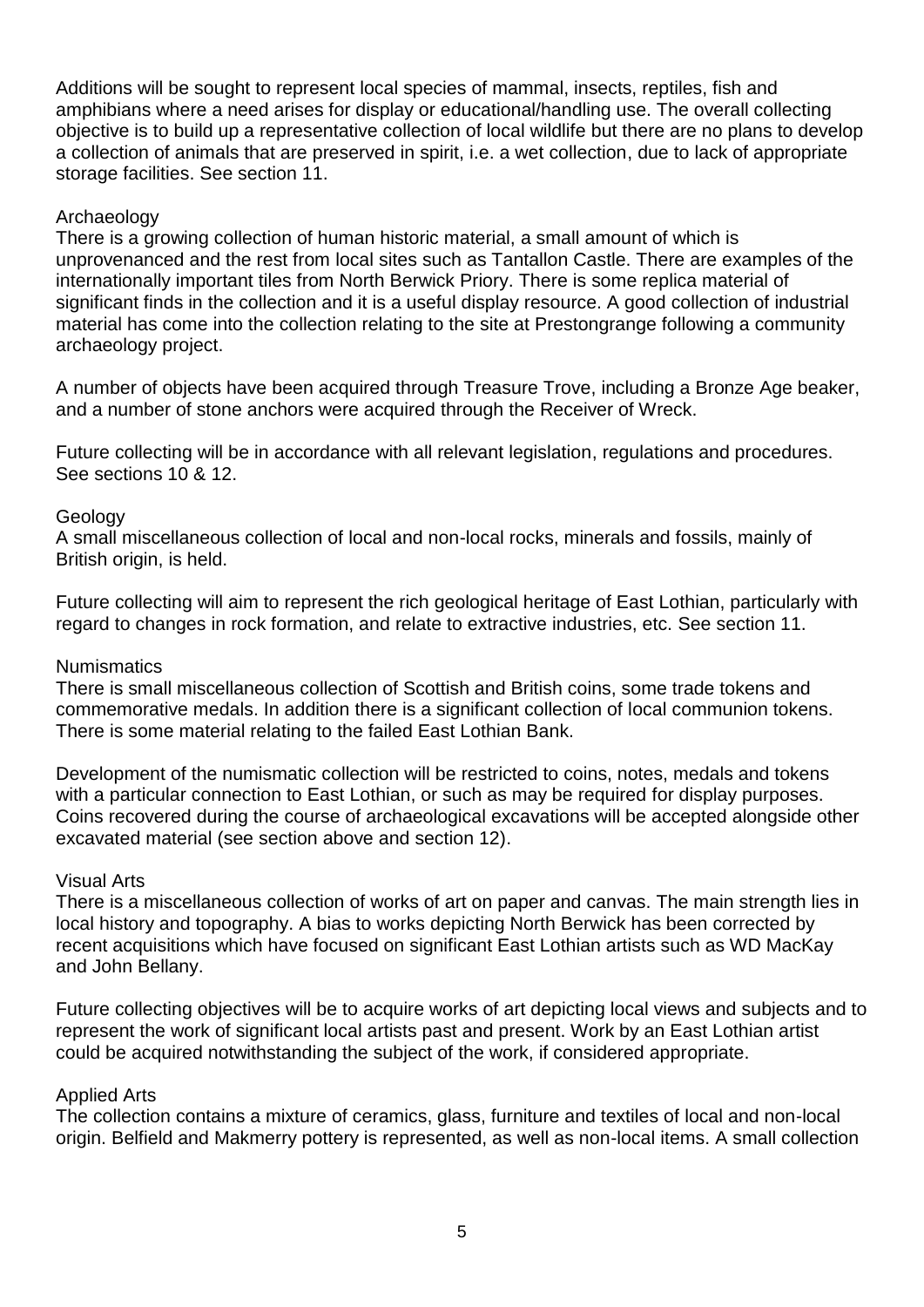of glassware from the eighteenth century to the present includes table and decorative items, including glass rolling pins.

A priority will be extending holdings of East Lothian made ceramics, glass and decorative textiles. Examples of the work of the early Prestonpans potteries and contemporary artists and crafts people are particularly desirable. Furniture should be locally manufactured or types commonly used in East Lothian. One East Lothian clock is in the collection, and attempts to record the work of local craftsmen shall continue. Items provenanced to, but not made in, East Lothian may be collected if considered appropriate for specific purposes of representation.

# Site Specific Collections

Cutting across the themes described above there are significant collections relating to the former uses, users and occupants of the historic buildings in which the ELCMS museums and partner community museums are housed. Therefore, it remains a priority to continue to collect objects, photographs and ephemera relating to the following places, their uses, users and occupants:

- John Muir's boyhood homes in Dunbar, the Dunbar of his childhood & items that illustrate his legacy and impact,
- the Prestongrange site,
- Dunbar Town House and High Street,
- 65 High Street, Musselburgh and Musselburgh High Street,
- the Old School, School Road, North Berwick,
- the buildings that make up the John Gray Centre.

# Oral History Collections

There is a small collection of oral history recordings, generally undertaken in relation to exhibition or display work. This will continue in discussion with colleagues in the Archives and Local History Service.

# <span id="page-5-0"></span>*4. Themes and priorities for future collecting*

# Introduction

The general intention of the policy shall be to strengthen the scope of the existing collections by filling gaps to reflect the objectives of the Museums Service, namely to seek to preserve, safeguard and communicate material evidence of East Lothian's cultural heritage and to encourage the participation of the local community in this process for the purposes of study, education and enjoyment. Specific collecting areas and priorities are articulated under section 3.

It is a priority to collect items suitable for handling and use in educational and community projects. Items collected for the handling collection are owned by ELCMS, but not accessioned into the collections.

Digital material will be collected where relevant (digital artwork for example) with careful consideration given to storage and access requirements.

# Collecting Standard Criteria

The following standard criteria will inform decisions on whether to add material to the collections:

- Relevance, importance and long-term value of the item in the context of existing collections
- Potential use of the object/s for research and/or exhibition
- Condition of the object/s
- The cost of acquisition, including purchase price, VAT, transport costs, immediate conservation costs, documentation and research costs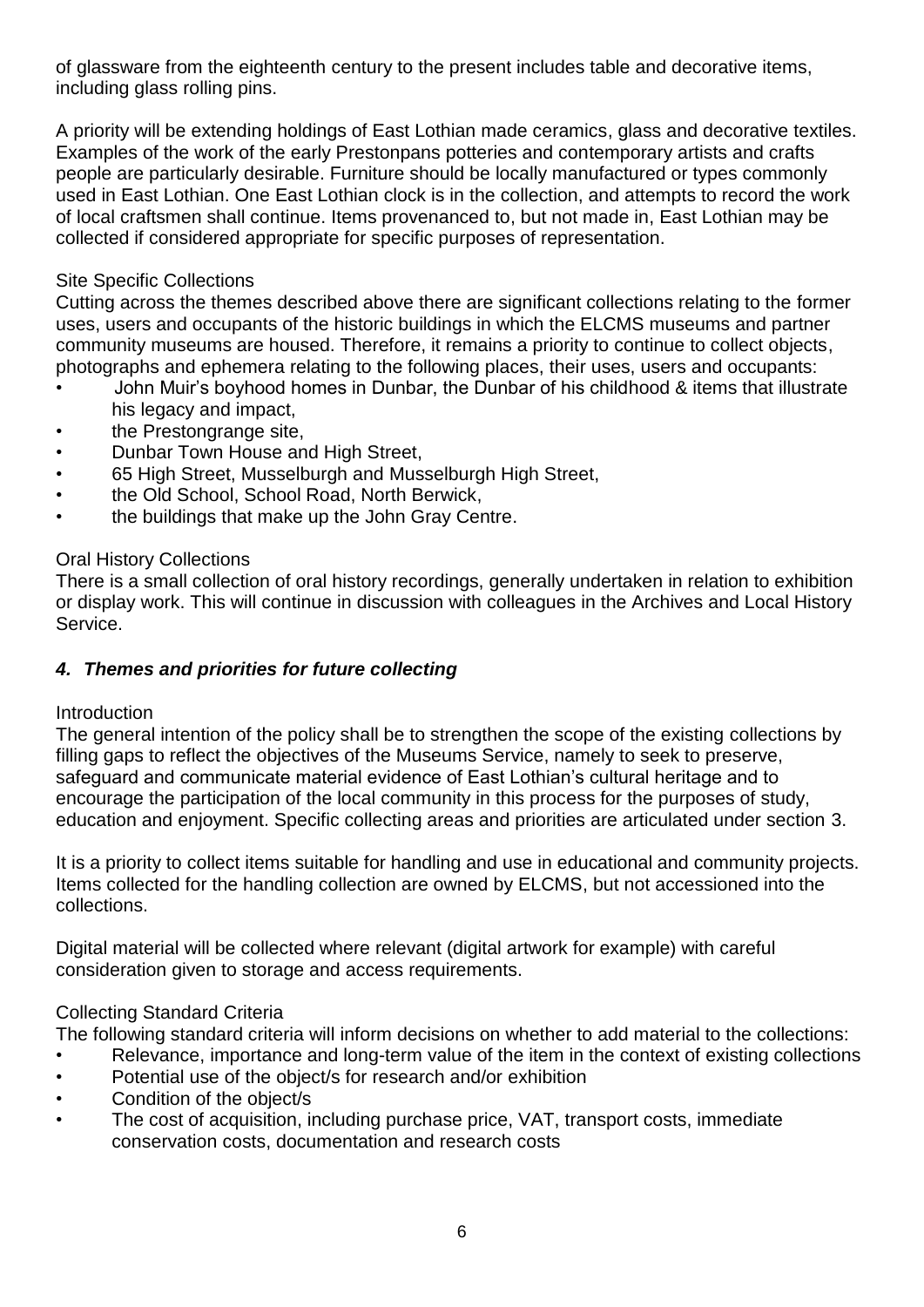- The ability to provide long-term care and access and the cost of providing such care and access
- Existing resources and its long term sustainability
- The options for preservation in situ
- The interests of other accredited museums, archives and public institutions
- The quality of supporting documentation particularly contextual information
- The object's provenance, especially confirmation of legal title of the present holder and the right of the holder to transfer title to East Lothian Council.

# <span id="page-6-0"></span>*5. Themes and priorities for rationalisation and disposal*

# **5.1The museum does not intend to dispose of collections during the period covered by this policy.**

- o Disposal and rationalisation is not a priority for this policy period.
- o Disposals will only be undertaken for legal, safety or care and conservation reasons (for example, spoliation, radiation, infestation, repatriation, containing hazardous materials). The following are acceptable reasons for disposal:
	- Removal from the collections of any item which is too badly damaged or deteriorated to be of any further use for the purposes of the ELCMS or where the public benefit is better served by transferring to a body better able to provide access to, use or care of an item.
	- Removal of any item which, on the basis of professional advice, is an immediate and substantial health and safety risk to staff and/or public.

# <span id="page-6-1"></span>*6. Legal and ethical framework for acquisition and disposal of items*

6.1The museum recognises its responsibility to work within the parameters of the Museum Association Code of Ethics when considering acquisition and disposal.

# <span id="page-6-2"></span>*7. Collecting policies of other museums*

- 7.1The museum will take account of the collecting policies of other museums and other organisations collecting in the same or related areas or subject fields. It will consult with these organisations where conflicts of interest may arise or to define areas of specialism, in order to avoid unnecessary duplication and waste of resources.
- 7.2 Specific reference is made to the following museum(s)/organisation(s): ELCMS will take account of the collecting policies of other museums and other organisations collecting in the same or related areas or subject fields. It will consult with these organisations where conflicts of interest may arise or to define areas of specialism, in order to avoid unnecessary duplication and waste of resources.

Specific reference is made to the following museum(s)/organisations:

- National Mining Museum of Scotland
- National Museums Scotland, including National Museum of Flight
- Scottish Railway Preservation Society
- Summerlee, The Museum of Scottish Industrial Life
- Myreton Motor Museum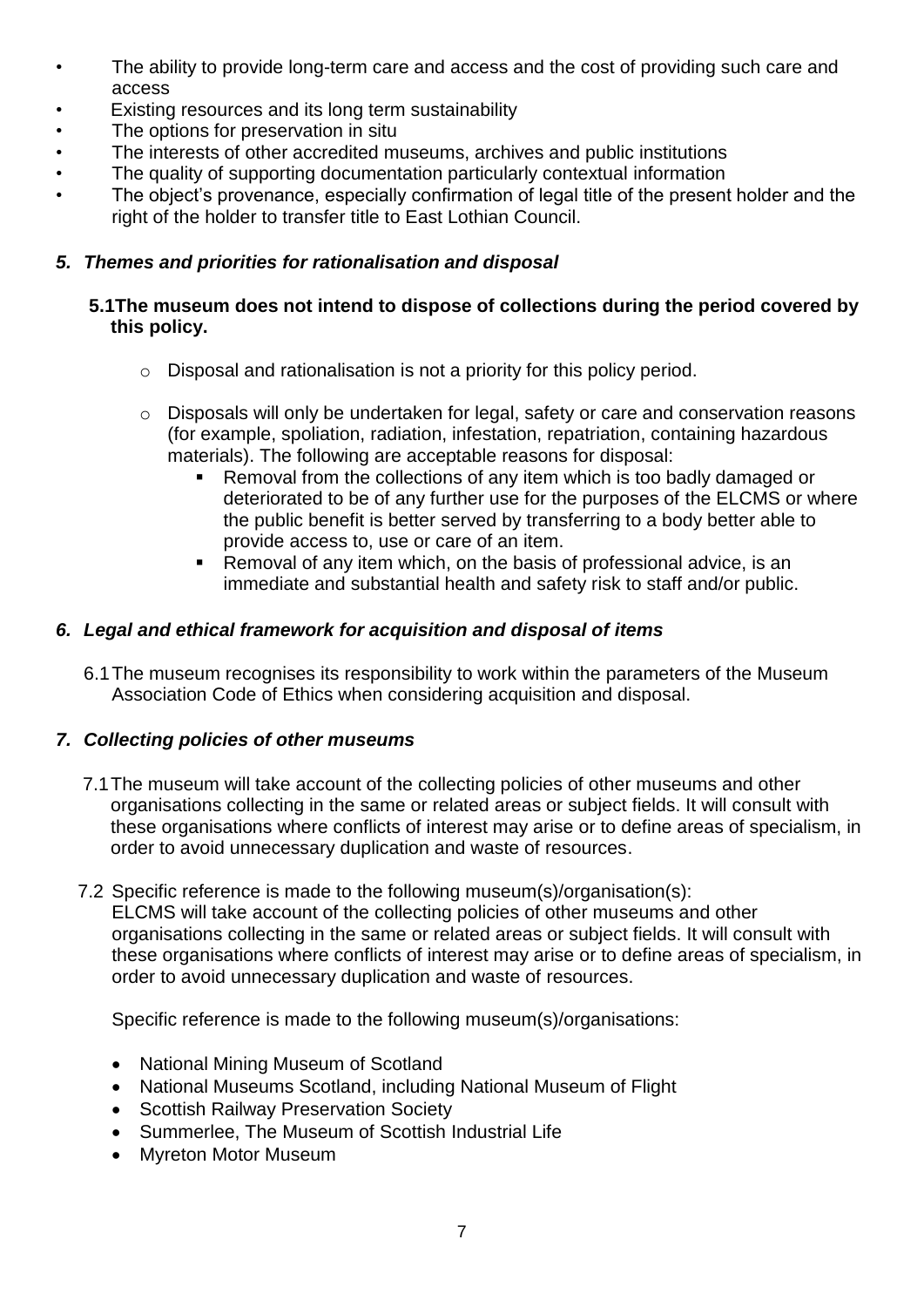- Scottish Borders Council Museum Service
- City of Edinburgh Council Museums Service
- Musselburgh Museum
- The Coastal Communities Museum
- East Lothian Council Archive and Local History Service
- Dunbar and District History Society
- The Friends of John Muir's Birthplace
- Prestongrange Railway Society

# Collecting Partnerships

The ELCMS works in partnership with the following organisations:

i) Musselburgh Museum and Heritage Group who operate Musselburgh Museum under contract to East Lothian Council

ii) Dunbar and District History Society who operate two rooms in Dunbar Town House under contract to East Lothian Council. One room is used for exhibitions the other for a research collection of local history material.

iii) ELCMS operates John Muir's Birthplace Museum under a Management Agreement with the John Muir's Birthplace Charitable Trust.

iv) Coastal Communities Museum Trust who operate the Coastal Communities Museum under contract to East Lothian Council.

In all of these relationships ELCMS works closely with staff, front of house teams, trustees and volunteers regarding any objects that are offered to the ELC Museum Collections at any of these venues. In each partnership the relevant committee or Board of Trustees has been given a copy of the Collections Development Policy and work has been done to communicate and raise awareness of it. Induction training and refresher training is also given to front of house staff and volunteers.

Objects that are offered for donation at any of these sites are receipted and processed according to the ELCMS Collections Documentation Policy and Plan.

# <span id="page-7-0"></span>**8.** *Archival holdings*

As ELCMS holds archives, including photographs and printed ephemera, East Lothian Council will be quided by Archive Accreditation Standards [http://www.nationalarchives.gov.uk/archives](http://www.nationalarchives.gov.uk/archives-sector/archive-service-accreditation/)[sector/archive-service-accreditation/](http://www.nationalarchives.gov.uk/archives-sector/archive-service-accreditation/)

# <span id="page-7-1"></span>*9. Acquisition*

# **The policy for agreeing acquisitions is:**

- a) The Team Manager Museums is defined as being the professional officer responsible to the Council through the Head of Communities and Partnerships for the operation of the Museums Service according to proper professional standards. The Team Manager - Museums must have a relevant degree; have achieved the Associateship of the Museums Association, and have experience of the principles and practice of museum operation and management as may be determined to be acceptable by Museums Galleries Scotland.
- b) Items offered to the ELCMS as gifts or bequests will not normally be accepted if they are subject to any restrictive covenant or special conditions, such as that they be displayed in a particular way. In exceptional circumstances, if the Team Manager- Museums considers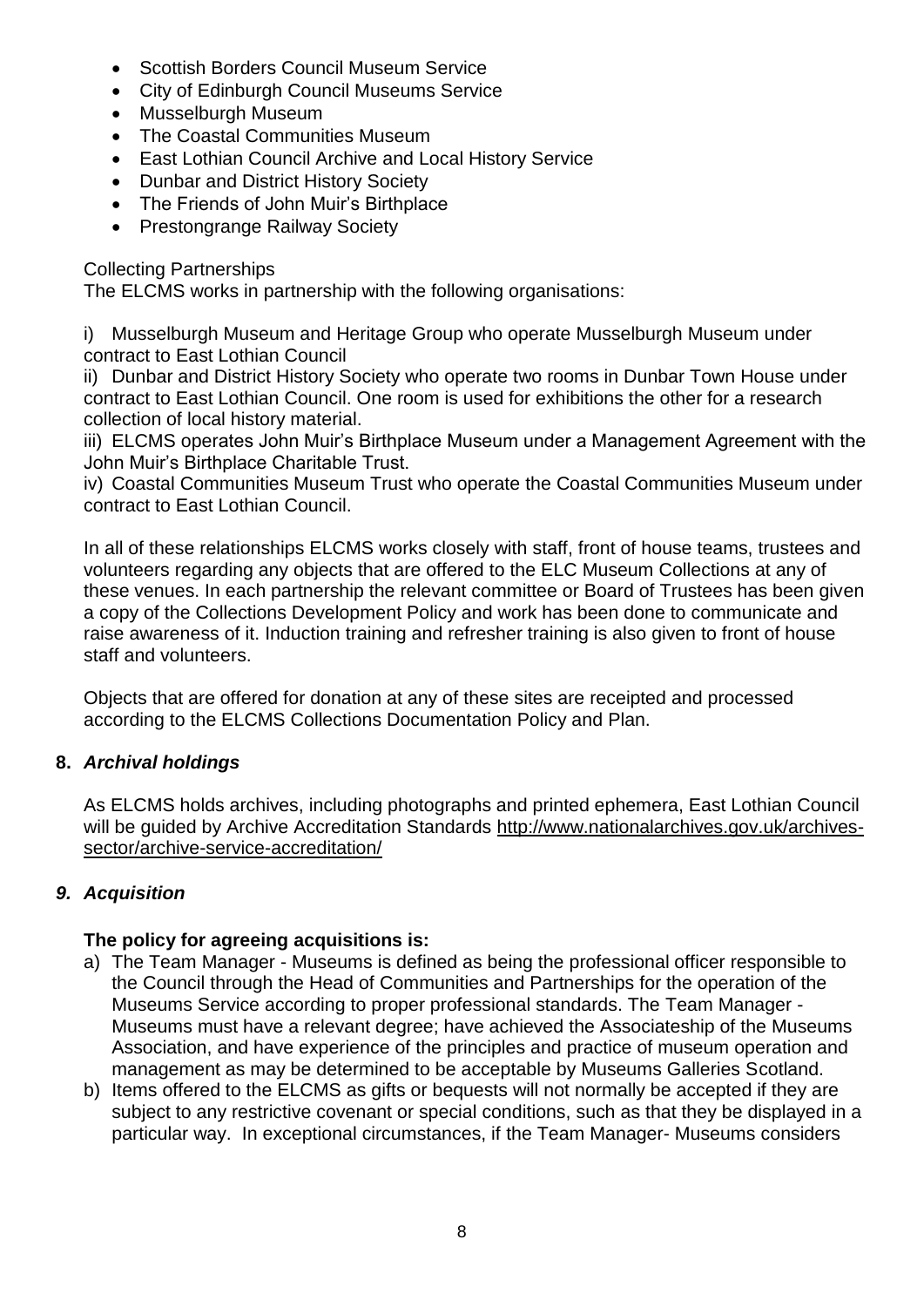that the item(s) in question are of over-riding importance, the acquisition of a specific item to which conditions are attached may be approved.

- c) The museum will not acquire any object or specimen unless it is satisfied that the object or specimen has not been acquired in, or exported from, its country of origin (or any intermediate country in which it may have been legally owned) in violation of that country's laws. (For the purposes of this paragraph 'country of origin' includes the United Kingdom).
- d) In accordance with the provisions of the UNESCO 1970 Convention on the Means of Prohibiting and Preventing the Illicit Import, Export and Transfer of Ownership of Cultural Property, which the UK ratified with effect from November 1 2002, the museum will reject any items that have been illicitly traded. The governing body will be guided by the national guidance on the responsible acquisition of cultural property issued by the Department for Culture, Media and Sport in 2005.

### <span id="page-8-0"></span>*10.Human remains*

10.1 As the museum holds or intends to acquire human remains from any period, it will follow the guidelines in the 'Guidance for the Care of Human Remains in Scottish Museums' issued by Museums Galleries Scotland in 2011.

### <span id="page-8-1"></span>*11.Biological and geological material*

11.1 So far as biological and geological material is concerned, the museum will not acquire by any direct or indirect means any specimen that has been collected, sold or otherwise transferred in contravention of any national or international wildlife protection or natural history conservation law or treaty of the United Kingdom or any other country, except with the express consent of an appropriate outside authority.

#### <span id="page-8-2"></span>*12.Archaeological material*

- 12.1 The museum will not acquire archaeological material (including excavated ceramics) in any case where the governing body or responsible officer has any suspicion that the circumstances of their recovery involved a failure to follow the appropriate legal procedures.
- 12.2 In Scotland, under the laws of bona vacantia including Treasure Trove, the Crown has title to all ownerless objects including antiquities, although such material as human remains and environmental samples are not covered by the law of bona vacantia. Scottish material of chance finds and excavation assemblages are offered to museums through the treasure trove process and cannot therefore be legally acquired by means other than by allocation to ELCMS by the Crown. However where the Crown has chosen to forego its title to a portable antiquity or excavation assemblage, a Curator or other responsible person acting on behalf of the East Lothian Council, can establish that valid title to the item in question has been acquired by ensuring that a certificate of 'No Claim' has been issued on behalf of the Crown.

#### <span id="page-8-3"></span>*13.Exceptions*

- 13.1 Any exceptions to the above clauses will only be because the museum is:
	- acting as an externally approved repository of last resort for material of local (UK) origin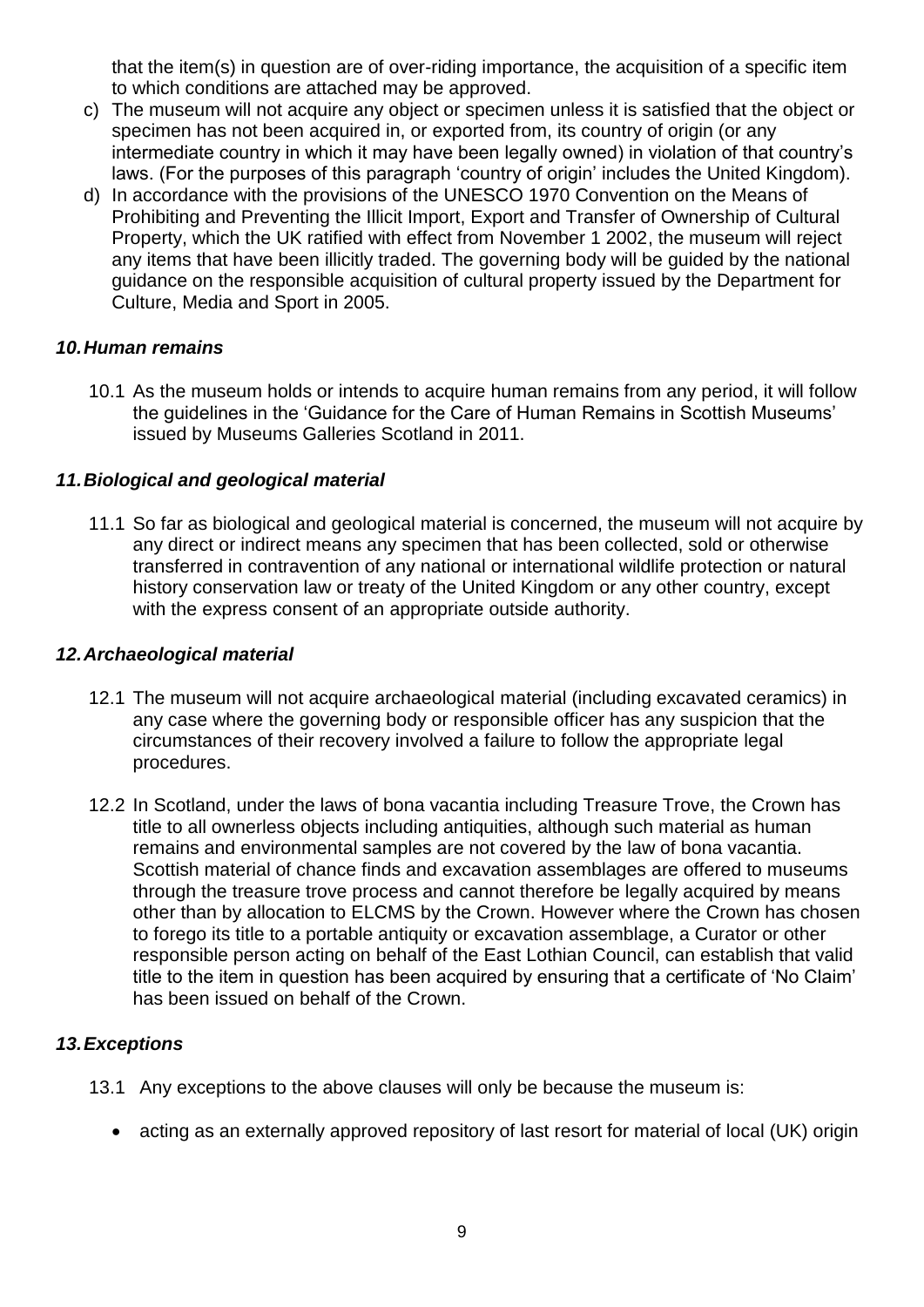acting with the permission of authorities with the requisite jurisdiction in the country of origin

In these cases the museum will be open and transparent in the way it makes decisions and will act only with the express consent of an appropriate outside authority. The museum will document when these exceptions occur.

### <span id="page-9-0"></span>*14.Spoliation*

14.1 The museum will use the statement of principles 'Spoliation of Works of Art during the Nazi, Holocaust and World War II period', issued for non-national museums in 1999 by the Museums and Galleries Commission.

### <span id="page-9-1"></span>*15.The Repatriation and Restitution of objects and human remains*

- 15.1 East Lothian Council, acting on the advice of the museum's professional staff, if any, may take a decision to return human remains, objects or specimens to a country or people of origin (unless covered by the 'Guidance for the care of human remains in Scottish museum collections' published by MGS in 2011). The museum will take such decisions on a case by case basis; within its legal position and taking into account all ethical implications and available guidance. This will mean that the procedures described in 13a-13d, 13g and 13o below will be followed but the remaining procedures are not appropriate.
- 15.2 The museum's governing body, acting on the advice of the museum's professional staff, if any, may take a decision to return human remains (unless covered by the '*Guidance for the Care of Human Remains in Scottish Museums" issued by MGS in 2011*) , objects or specimens to a country or people of origin. The museum will take such decisions on a case by case basis; within its legal position and taking into account all ethical implications and available guidance. This will mean that the procedures described in 16.1-5 will be followed but the remaining procedures are not appropriate.
- 15.3 The disposal of human remains from museums in Scotland will follow the guidelines in the 'Guidance for the Care of Human Remains in Scottish Museums' issued by Museums Galleries Scotland in 2011.

# <span id="page-9-2"></span>*16.Disposal procedures*

- 16.1 All disposals will be undertaken with reference to the SPECTRUM Primary Procedures on Disposal.
- 16.2 The governing body will confirm that it is legally free to dispose of an item. Agreements on disposal made with donors will also be taken into account.
- 16.3 When disposal of a museum object is being considered, the museum will establish if it was acquired with the aid of an external funding organisation. In such cases, any conditions attached to the original grant will be followed. This may include repayment of the original grant and a proportion of the proceeds if the item is disposed of by sale.
- 16.4 When disposal is motivated by curatorial reasons the procedures outlined below will be followed and the method of disposal may be by gift, sale or as a last resort - destruction.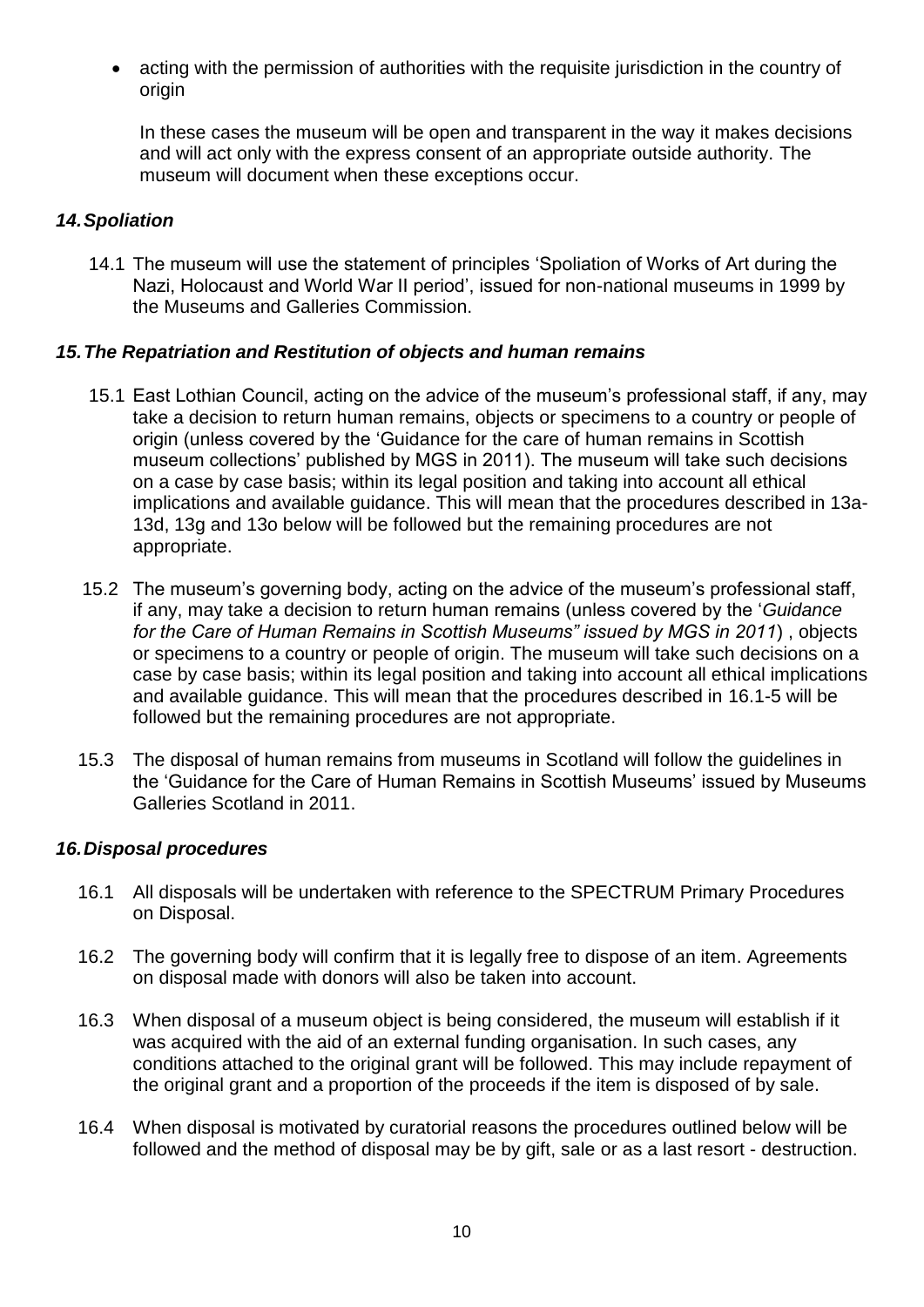- 16.5 The decision to dispose of material from the collections will be taken by the governing body only after full consideration of the reasons for disposal. Other factors including public benefit, the implications for the museum's collections and collections held by museums and other organisations collecting the same material or in related fields will be considered. Expert advice will be obtained and the views of stakeholders such as donors, researchers, local and source communities and others served by the museum will also be sought.
- 16.6 A decision to dispose of a specimen or object, whether by gift, sale or destruction (in the case of an item too badly damaged or deteriorated to be of any use for the purposes of the collections or for reasons of health and safety), will be the responsibility of the governing body of the museum acting on the advice of professional curatorial staff, if any, and not of the curator or manager of the collection acting alone.
- 16.7 Once a decision to dispose of material in the collection has been taken, priority will be given to retaining it within the public domain. It will therefore be offered in the first instance, by gift or sale, directly to other Accredited Museums likely to be interested in its acquisition.
- 16.8 If the material is not acquired by any Accredited museum to which it was offered as a gift or for sale, then the museum community at large will be advised of the intention to dispose of the material normally through a notice on the MA's Find an Object web listing service, an announcement in the Museums Association's Museums Journal or in other specialist publications and websites (if appropriate).
- 16.9 The announcement relating to gift or sale will indicate the number and nature of specimens or objects involved, and the basis on which the material will be transferred to another institution. Preference will be given to expressions of interest from other Accredited Museums. A period of at least two months will be allowed for an interest in acquiring the material to be expressed. At the end of this period, if no expressions of interest have been received, the museum may consider disposing of the material to other interested individuals and organisations giving priority to organisations in the public domain.
- 16.10 Any monies received by the museum governing body from the disposal of items will be applied solely and directly for the benefit of the collections. This normally means the purchase of further acquisitions. In exceptional cases, improvements relating to the care of collections in order to meet or exceed Accreditation requirements relating to the risk of damage to and deterioration of the collections may be justifiable. Any monies received in compensation for the damage, loss or destruction of items will be applied in the same way. Advice on those cases where the monies are intended to be used for the care of collections will be sought from Museums Galleries Scotland.
- 16.11 The proceeds of a sale will be allocated so it can be demonstrated that they are spent in a manner compatible with the requirements of the Accreditation standard. Money must be restricted to the long-term sustainability, use and development of the collection.
- 16.12 Full records will be kept of all decisions on disposals and the items involved and proper arrangements made for the preservation and/or transfer, as appropriate, of the documentation relating to the items concerned, including photographic records where practicable in accordance with SPECTRUM Procedure on deaccession and disposal.